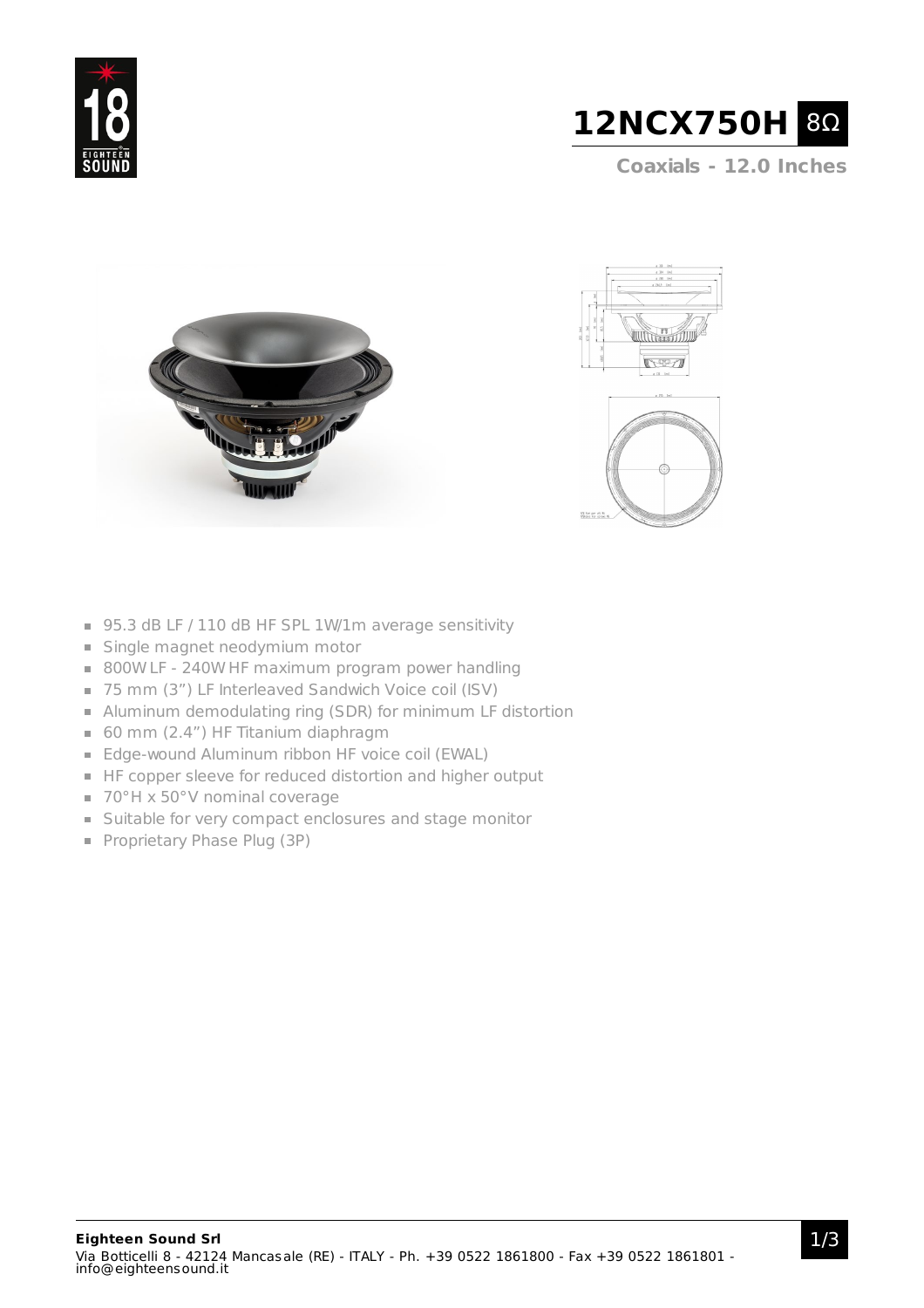

## **12NCX750H** 8Ω

**Coaxials - 12.0 Inches**

The 12NCX750H is a 12" neodymium coaxial transducer designed for use in compact reflex enclosures and stage monitors as small as 40lt with a nominal dispersion of 70x50 degrees.

The curvilinear profile LF cone provides smooth response within its intended frequency range thanks to its high damping pulp composition. The 75mm (3in) LF copper voice coil employs Interleaved Sandwich Voice coil (ISV) technology, in which a high strength former carries windings on both the outer and inner surfaces. This results in a balanced coil with a uniform distribution of mass and motive energy and an extremely linear motor assembly. The low distortion and sound quality are further improved by an aluminum demodulating ring (SDR technology) that flattens LF impedance and phase with constant power transfer.

Equipped with a proprietary hybrid radial tangerine phase plug, the integrated HF compression driver has been designed to give a smooth, coherent wavefront at the horn entrance in all working frequency ranges with an high level of manufacturing consistency. The phase plug, with its short openings and high flare rate value, assures low distortion and remarkable improvements in mid-high frequency reproduction. A copper sleeve reduces the inductance value above 10kHz, improving phase and impedance linearization.

The 2.4" diameter HF diaphragm assembly uses a high strength, high temperature treated Nomex voice coil former joined directly to the titanium diaphragm on its upper bend edge, assuring extended frequency energy transfer. This improves linearity and shows unparalleled reliability when compared with a straight former joint. A specific HF exit profile design has been chosen in order to maximize the cone's profile coupling.

The high force neodymium single magnet structure makes the 12NCX750H a lightweight speaker for its performance class - only 4.7 kg (10.36 lb).

The XO12NCX dedicated passive crossover filter is provided, making this neo coaxial speaker a readyto-use transducer system.

Due to the widespread use of high power audio systems at outdoor events, the ability to perform in adverse weather conditions is an additional key feature of the 12NCX750H. This has been achieved using exclusive cone and magnet plate treatment processes which increase resistance against corrosion and make the cone water repellent.